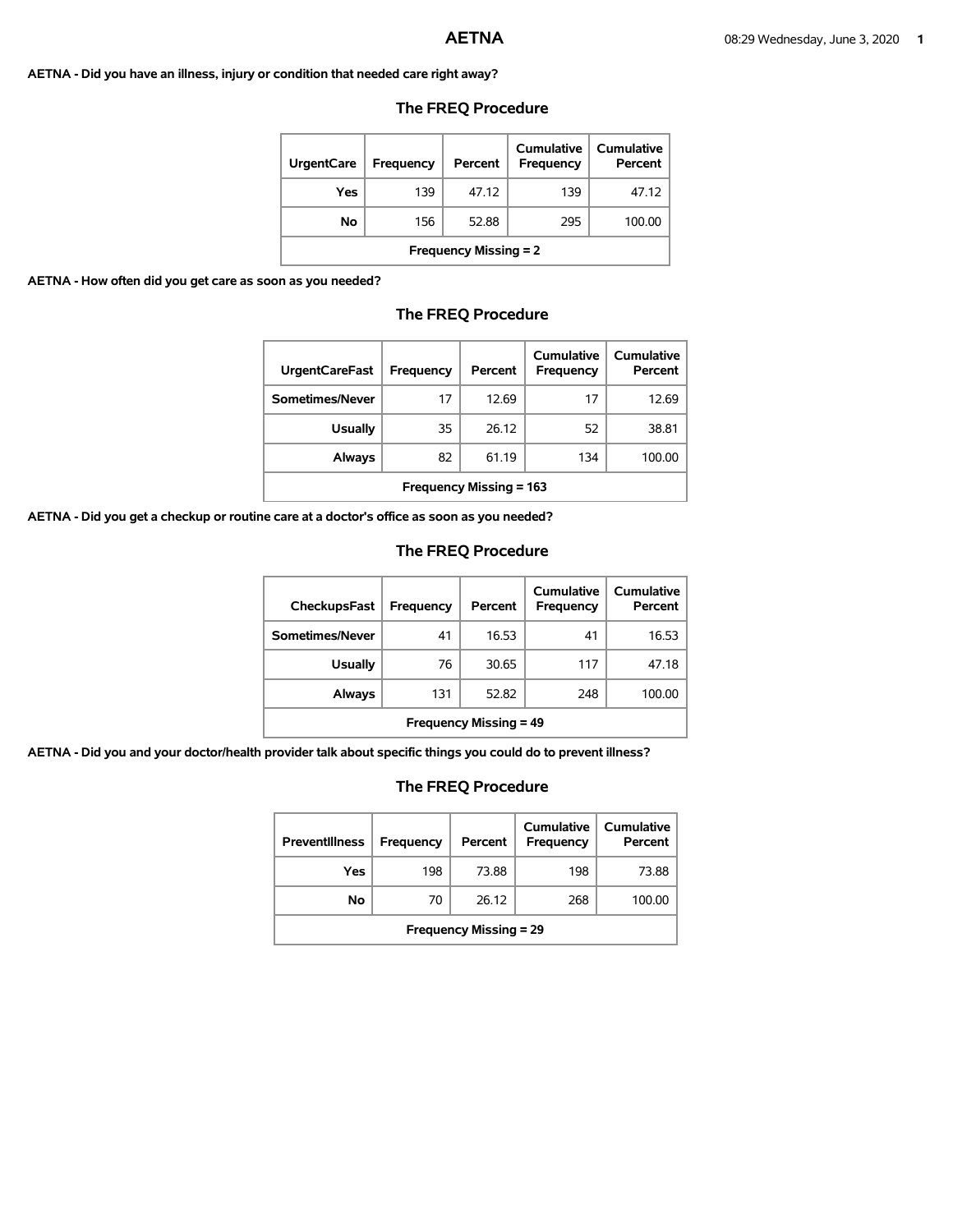**AETNA - Did you and your doctor/health provider talk about starting or stopping a medication?** 

## **The FREQ Procedure**

| <b>MedStartStop</b>           | Frequency | Percent | Cumulative<br>Frequency | Cumulative<br>Percent |
|-------------------------------|-----------|---------|-------------------------|-----------------------|
| Yes                           | 131       | 49.06   | 131                     | 49.06                 |
| No                            | 136       | 50.94   | 267                     | 100.00                |
| <b>Frequency Missing = 30</b> |           |         |                         |                       |

**AETNA - Did you and your doctor/health provider talk about reasons you might want to take a medicine?** 

### **The FREQ Procedure**

| <b>MedDiscuss</b>              | Frequency | Percent | Cumulative<br>Frequency | <b>Cumulative</b><br>Percent |
|--------------------------------|-----------|---------|-------------------------|------------------------------|
| Yes                            | 125       | 96.90   | 125                     | 96.90                        |
| <b>No</b>                      | 4         | 3.10    | 129                     | 100.00                       |
| <b>Frequency Missing = 168</b> |           |         |                         |                              |

**AETNA - Did you and your doctor/health provider talk about reasons you might want to stop taking a medication?** 

### **The FREQ Procedure**

| <b>MedNoDiscuss</b>            | Frequency | Percent | Cumulative<br>Frequency | Cumulative<br>Percent |
|--------------------------------|-----------|---------|-------------------------|-----------------------|
| Yes                            | 93        | 72.09   | 93                      | 72.09                 |
| No                             | 36        | 27.91   | 129                     | 100.00                |
| <b>Frequency Missing = 168</b> |           |         |                         |                       |

**AETNA - Did you and your doctor/health provider ask what you thought was best for you when discussing starting or stopping a medication?** 

| <b>MedBestAsk</b>              | Frequency | Percent | Cumulative<br><b>Frequency</b> | Cumulative<br>Percent |  |
|--------------------------------|-----------|---------|--------------------------------|-----------------------|--|
| Yes                            | 97        | 75.78   | 97                             | 75.78                 |  |
| No                             | 31        | 24.22   | 128                            | 100.00                |  |
| <b>Frequency Missing = 169</b> |           |         |                                |                       |  |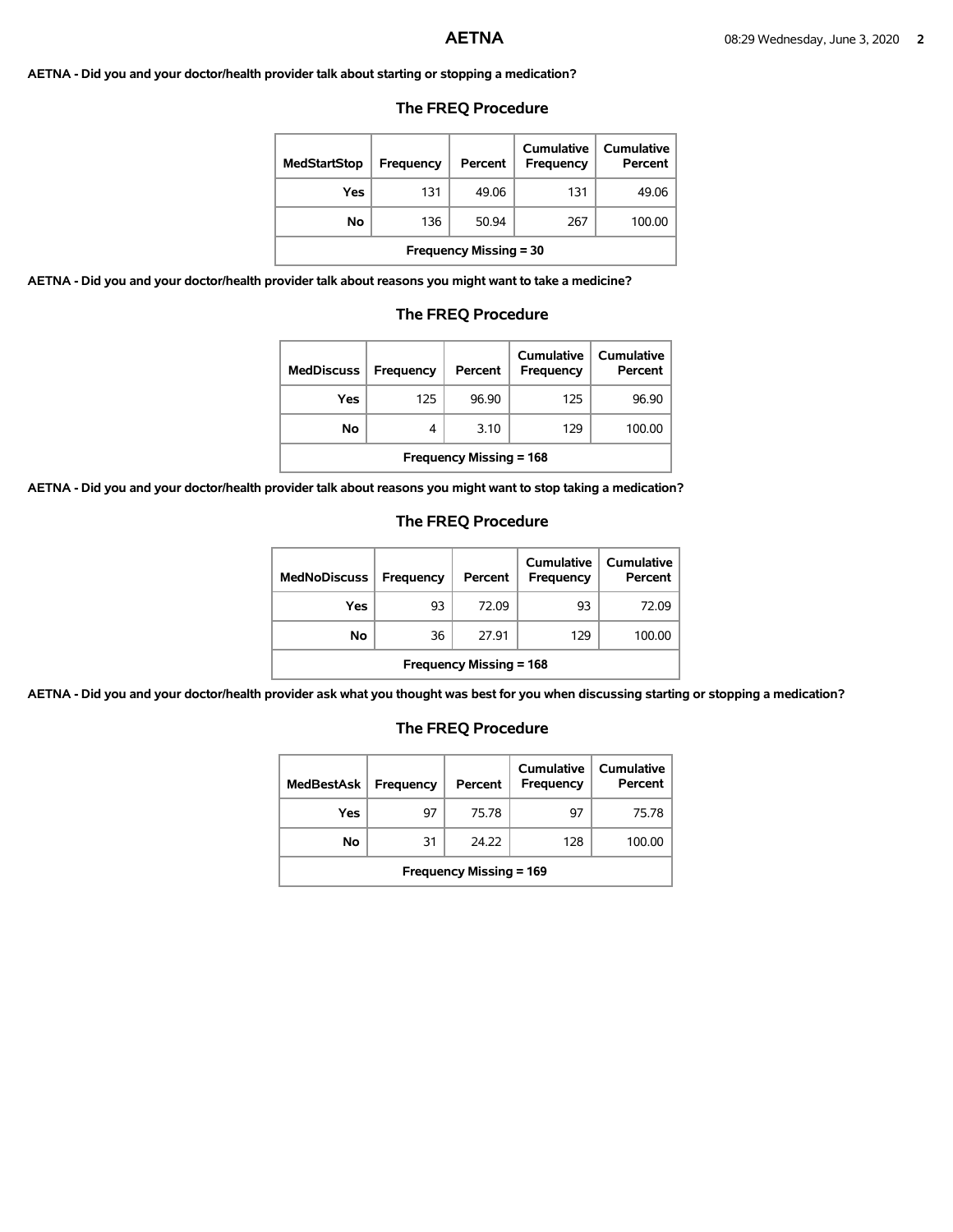**AETNA - How would you rate your health care quality in the last six months?** 

| CareRate                      | Frequency | Percent | Cumulative<br>Frequency | Cumulative<br>Percent |  |
|-------------------------------|-----------|---------|-------------------------|-----------------------|--|
| Bad                           | 23        | 8.61    | 23                      | 8.61                  |  |
| Good                          | 91        | 34.08   | 114                     | 42.70                 |  |
| Great                         | 153       | 57.30   | 267                     | 100.00                |  |
| <b>Frequency Missing = 30</b> |           |         |                         |                       |  |

### **The FREQ Procedure**

**AETNA - How often was it easy to get care, tests, or treatments you needed?** 

## **The FREQ Procedure**

| CareEasy                      | Frequency | Percent | Cumulative<br>Frequency | Cumulative<br>Percent |
|-------------------------------|-----------|---------|-------------------------|-----------------------|
| Sometimes/Never               | 29        | 10.82   | 29                      | 10.82                 |
| <b>Usually</b>                | 94        | 35.07   | 123                     | 45.90                 |
| Always                        | 145       | 54.10   | 268                     | 100.00                |
| <b>Frequency Missing = 29</b> |           |         |                         |                       |

**AETNA - How often did your doctor explain things in a way that was easy to understand?** 

## **The FREQ Procedure**

| <b>DrUnderstand</b>           | Frequency | Percent | Cumulative<br>Frequency | Cumulative<br>Percent |  |
|-------------------------------|-----------|---------|-------------------------|-----------------------|--|
| Sometimes/Never               | 9         | 3.57    | 9                       | 3.57                  |  |
| <b>Usually</b>                | 48        | 19.05   | 57                      | 22.62                 |  |
| Always                        | 195       | 77.38   | 252                     | 100.00                |  |
| <b>Frequency Missing = 45</b> |           |         |                         |                       |  |

**AETNA - How often did your personal doctor listen to you?** 

# **The FREQ Procedure**

| <b>DrListen</b>               | Frequency | Percent | Cumulative<br>Frequency | Cumulative<br>Percent |  |
|-------------------------------|-----------|---------|-------------------------|-----------------------|--|
| Sometimes/Never               | 14        | 5.53    | 14                      | 5.53                  |  |
| <b>Usually</b>                | 52        | 20.55   | 66                      | 26.09                 |  |
| <b>Always</b>                 | 187       | 73.91   | 253                     | 100.00                |  |
| <b>Frequency Missing = 44</b> |           |         |                         |                       |  |

**AETNA - How often did your personal doctor show respect for what you had to say?**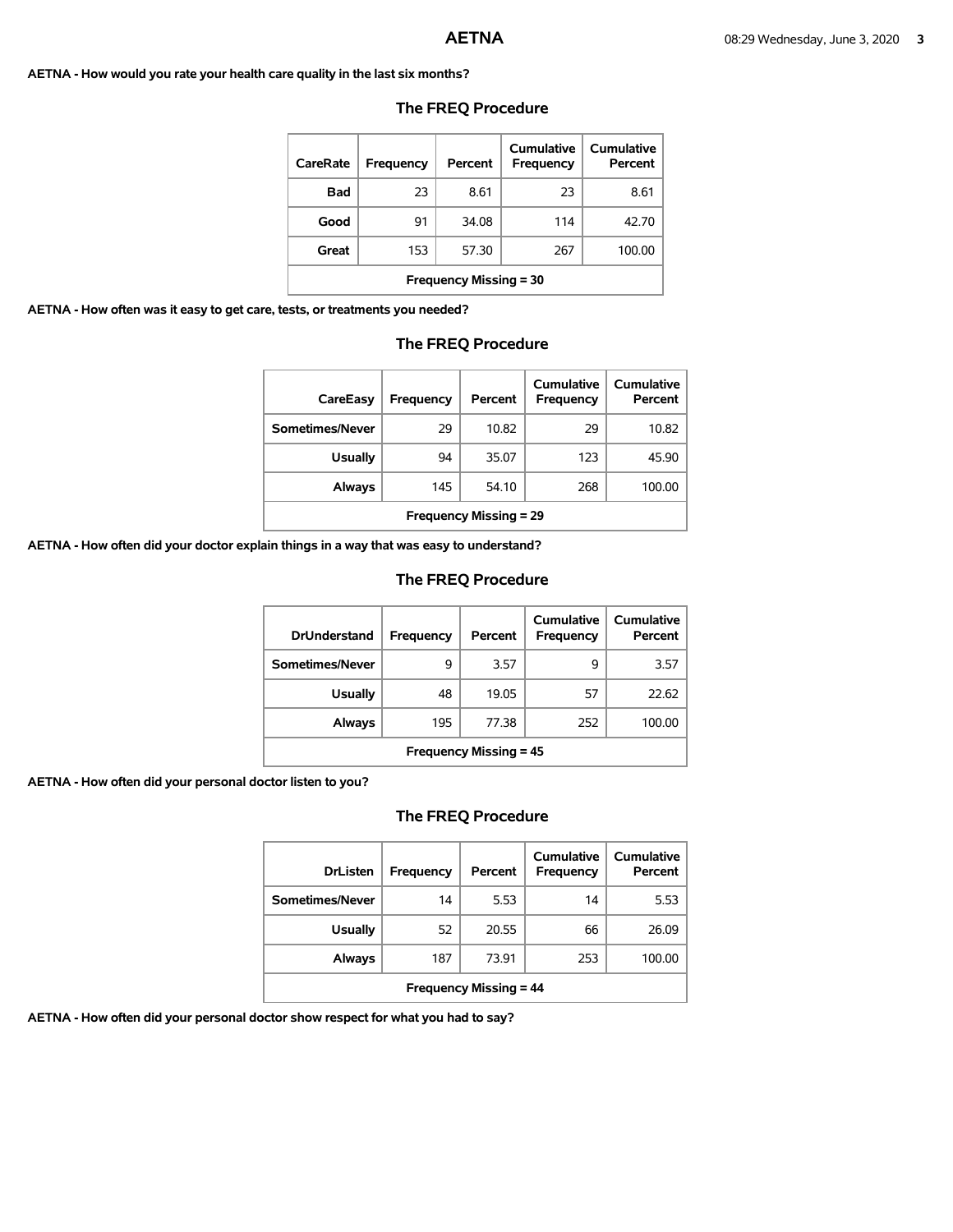| <b>DrRespect</b>              | Frequency | Percent | Cumulative<br>Frequency | Cumulative<br>Percent |  |
|-------------------------------|-----------|---------|-------------------------|-----------------------|--|
| Sometimes/Never               | 14        | 5.53    | 14                      | 5.53                  |  |
| <b>Usually</b>                | 38        | 15.02   | 52                      | 20.55                 |  |
| <b>Always</b>                 | 201       | 79.45   | 253                     | 100.00                |  |
| <b>Frequency Missing = 44</b> |           |         |                         |                       |  |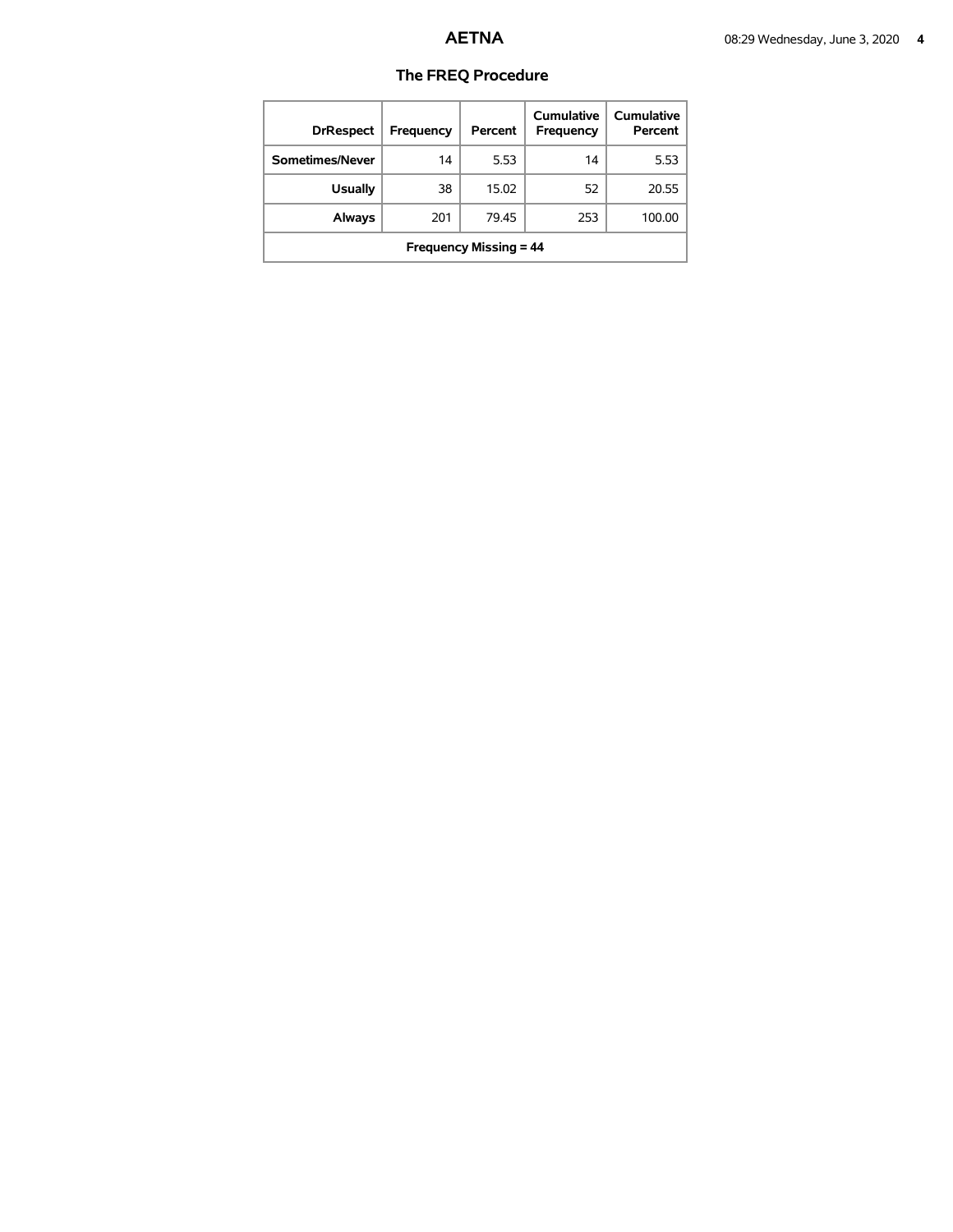## **AETNA - How often did your personal doctor spend enough time with you?**

| <b>DrTime</b>                 | Frequency | Percent | Cumulative<br><b>Frequency</b> | Cumulative<br>Percent |  |
|-------------------------------|-----------|---------|--------------------------------|-----------------------|--|
| Sometimes/Never               | 21        | 8.30    | 21                             | 8.30                  |  |
| <b>Usually</b>                | 55        | 21.74   | 76                             | 30.04                 |  |
| <b>Always</b>                 | 177       | 69.96   | 253                            | 100.00                |  |
| <b>Frequency Missing = 44</b> |           |         |                                |                       |  |

## **The FREQ Procedure**

**AETNA - In the last six months, did you get care from another doctor or health provider other than your personal doctor?** 

| <b>The FREQ Procedure</b>                                            |     |       |     |        |  |
|----------------------------------------------------------------------|-----|-------|-----|--------|--|
| care from another doctor or health provider other than your personal |     |       |     |        |  |
| <b>Frequency Missing = 44</b>                                        |     |       |     |        |  |
| <b>Always</b>                                                        | 177 | 69.96 | 253 | 100.00 |  |
| <b>Usually</b>                                                       | 55  | 21.74 | 76  | 30.04  |  |
| iometimes/Never                                                      |     | 8.30  | 21  | 8.30   |  |

| <b>CareMulti</b>              | Frequency | Percent | Cumulative<br>Frequency | Cumulative<br>Percent |  |
|-------------------------------|-----------|---------|-------------------------|-----------------------|--|
| Yes                           | 159       | 63.35   | 159                     | 63.35                 |  |
| No                            | 92        | 36.65   | 251                     | 100.00                |  |
| <b>Frequency Missing = 46</b> |           |         |                         |                       |  |

**AETNA - How often did your personal doctor seemed informed with care you received from other doctors or providers?** 

## **The FREQ Procedure**

| <b>DrInformedMultiDr</b>       | Frequency | Percent | Cumulative<br>Frequency | Cumulative<br>Percent |
|--------------------------------|-----------|---------|-------------------------|-----------------------|
| Sometimes/Never                | 29        | 18.35   | 29                      | 18.35                 |
| <b>Usually</b>                 | 46        | 29.11   | 75                      | 47.47                 |
| Always                         | 83        | 52.53   | 158                     | 100.00                |
| <b>Frequency Missing = 139</b> |           |         |                         |                       |

**AETNA - How would you rate your personal doctor?** 

| <b>DrRate</b>                 | <b>Frequency</b> | Percent | Cumulative<br>Frequency | Cumulative<br>Percent |  |  |
|-------------------------------|------------------|---------|-------------------------|-----------------------|--|--|
| Bad                           | 31               | 11.23   | 31                      | 11.23                 |  |  |
| Good                          | 51               | 18.48   | 82                      | 29.71                 |  |  |
| Great                         | 194              | 70.29   | 276                     | 100.00                |  |  |
| <b>Frequency Missing = 21</b> |                  |         |                         |                       |  |  |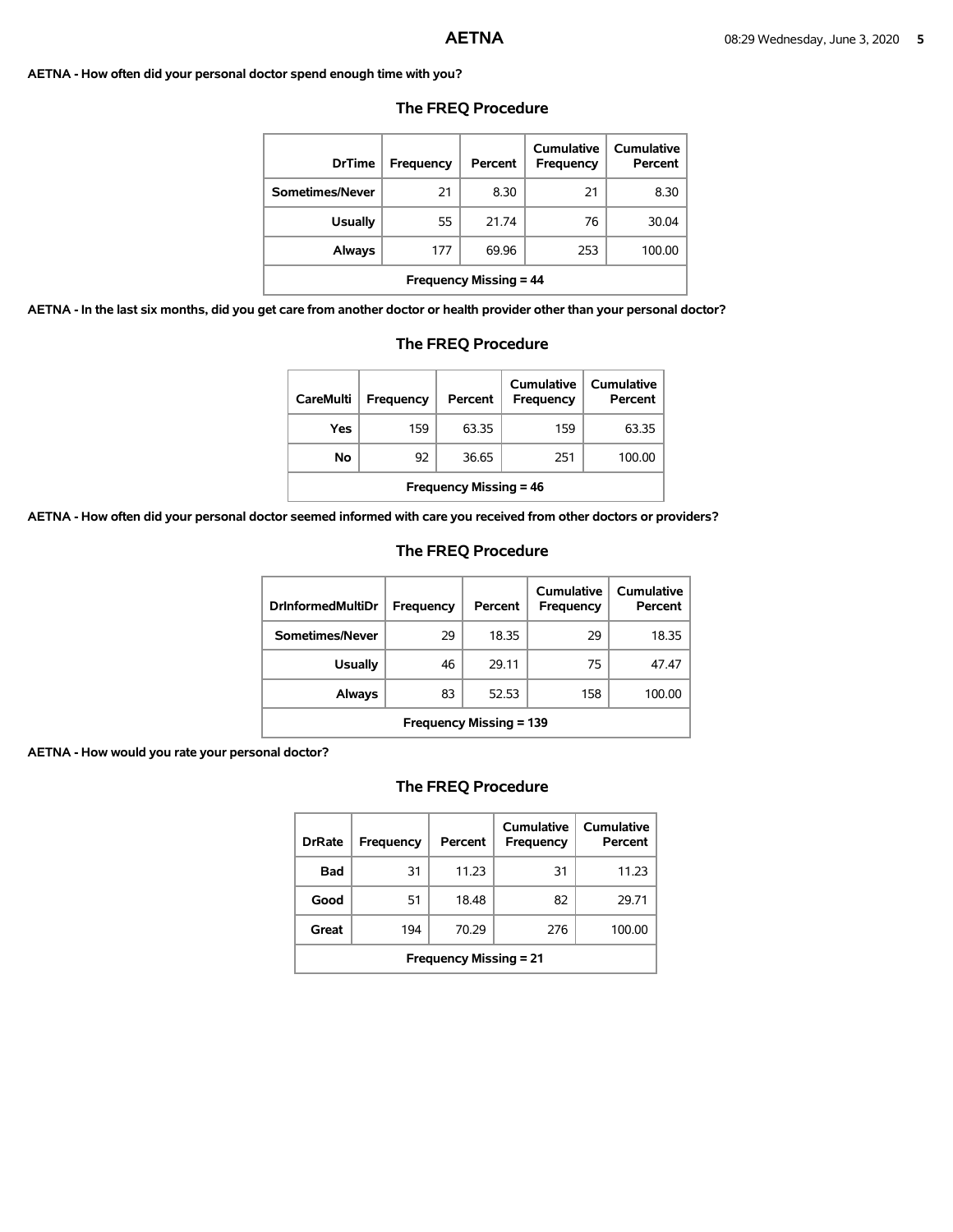### **AETNA - Did you visit a specialist?**

| <b>Specialist</b> | Frequency | Percent | <b>Cumulative</b><br><b>Frequency</b> | <b>Cumulative</b><br>Percent |
|-------------------|-----------|---------|---------------------------------------|------------------------------|
| Yes               | 167       | 56.23   | 167                                   | 56.23                        |
| No                | 130       | 43.77   | 297                                   | 100.00                       |

# **The FREQ Procedure**

**AETNA - How often did you get an appointment with a specialist as soon as you needed?** 

## **The FREQ Procedure**

| <b>SpecialistFast</b>          | Frequency | Percent | Cumulative<br>Frequency | Cumulative<br>Percent |  |
|--------------------------------|-----------|---------|-------------------------|-----------------------|--|
| Sometimes/Never                | 29        | 17.47   | 29                      | 17.47                 |  |
| <b>Usually</b>                 | 48        | 28.92   | 77                      | 46.39                 |  |
| Always                         | 89        | 53.61   | 166                     | 100.00                |  |
| <b>Frequency Missing = 131</b> |           |         |                         |                       |  |

**AETNA - How would you rate your specialist?** 

| <b>SpecialistRate</b>          | Frequency | Percent | Cumulative<br><b>Frequency</b> | Cumulative<br>Percent |  |
|--------------------------------|-----------|---------|--------------------------------|-----------------------|--|
| Bad                            | 11        | 6.63    | 11                             | 6.63                  |  |
| Good                           | 36        | 21.69   | 47                             | 28.31                 |  |
| Great                          | 119       | 71.69   | 166                            | 100.00                |  |
| <b>Frequency Missing = 131</b> |           |         |                                |                       |  |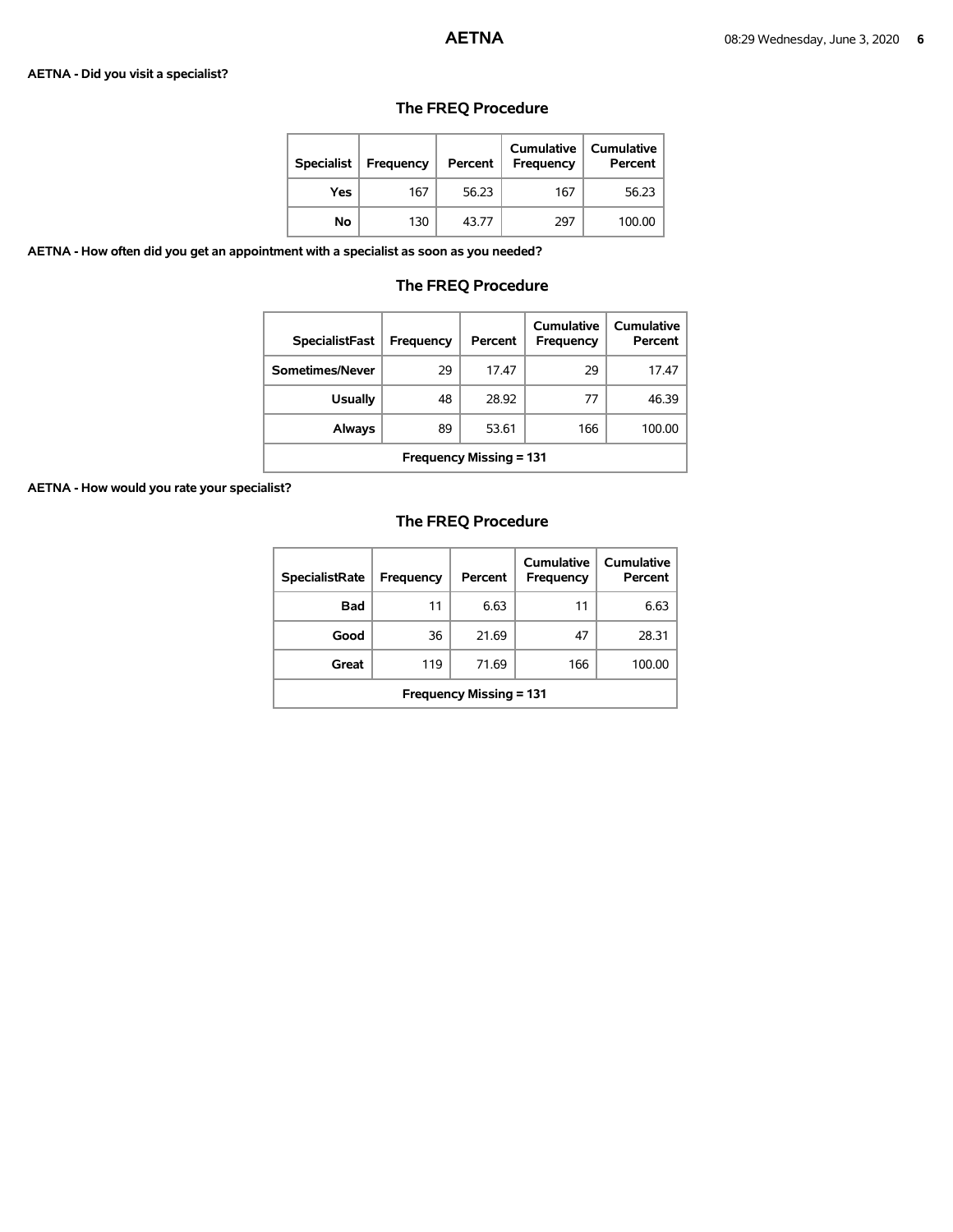### **AETNA - Did you get information or help from your health plan's customer services?**

| CS  | <b>Frequency</b> | Percent | <b>Cumulative</b><br>Frequency | <b>Cumulative</b><br>Percent |
|-----|------------------|---------|--------------------------------|------------------------------|
| Yes | 84               | 28.28   | 84                             | 28.28                        |
| No  | 213              | 71.72   | 297                            | 100.00                       |

# **The FREQ Procedure**

**AETNA - How often were you able to get information or help from your health plan's customer services?** 

### **The FREQ Procedure**

| <b>CSHelp</b>                         | Frequency | Percent | <b>Cumulative</b><br>Frequency | Cumulative<br>Percent |  |
|---------------------------------------|-----------|---------|--------------------------------|-----------------------|--|
| Sometimes/Never                       | 16        | 19.05   | 16                             | 19.05                 |  |
| <b>Usually</b>                        | 27        | 32.14   | 43                             | 51.19                 |  |
| 84<br>48.81<br>Always<br>100.00<br>41 |           |         |                                |                       |  |
| <b>Frequency Missing = 213</b>        |           |         |                                |                       |  |

**AETNA - How often were you treated with respect and courtesy by your health plan's customer services?** 

## **The FREQ Procedure**

| <b>CSRespect</b>               | Frequency | Percent | Cumulative<br>Frequency | Cumulative<br>Percent |  |
|--------------------------------|-----------|---------|-------------------------|-----------------------|--|
| Sometimes/Never                | 2         | 2.38    | 2                       | 2.38                  |  |
| <b>Usually</b>                 | 23        | 27.38   | 25                      | 29.76                 |  |
| <b>Always</b>                  | 59        | 70.24   | 84                      | 100.00                |  |
| <b>Frequency Missing = 213</b> |           |         |                         |                       |  |

**AETNA - Did you have to fill out any forms with your health plan?** 

| <b>Forms</b>                 | Frequency | Percent | Cumulative<br>Frequency | Cumulative<br>Percent |  |  |
|------------------------------|-----------|---------|-------------------------|-----------------------|--|--|
| Yes                          | 55        | 18.77   | 55                      | 18.77                 |  |  |
| No.                          | 238       | 81.23   | 293                     | 100.00                |  |  |
| <b>Frequency Missing = 4</b> |           |         |                         |                       |  |  |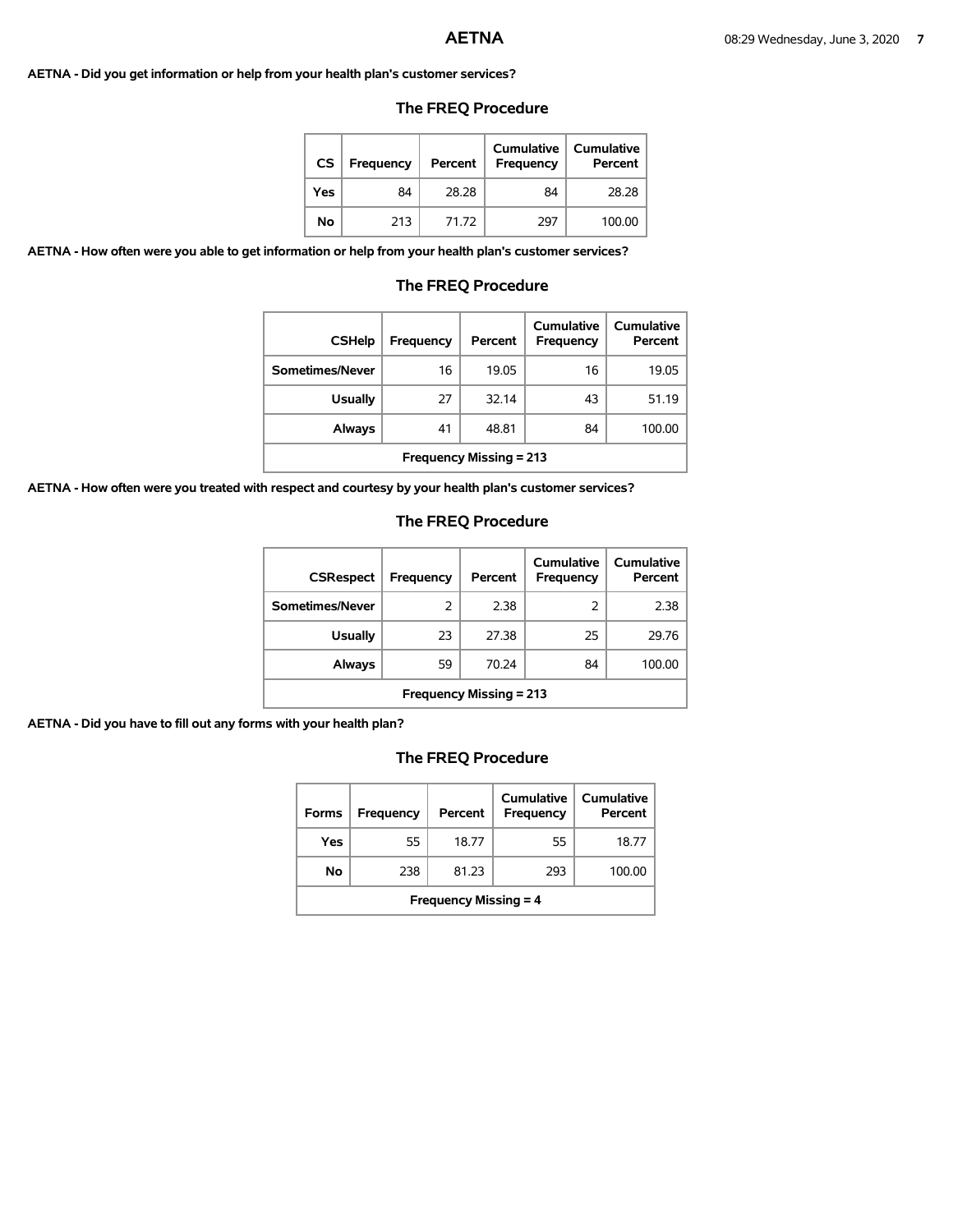### **AETNA - How often were forms from your health plan easy to fill out?**

| <b>FormsEasy</b>                             | Frequency | Percent | Cumulative<br>Frequency | Cumulative<br>Percent |  |  |  |
|----------------------------------------------|-----------|---------|-------------------------|-----------------------|--|--|--|
| Sometimes/Never                              | 9         | 16.36   | 9                       | 16.36                 |  |  |  |
| <b>Usually</b>                               | 30        | 54.55   | 39                      | 70.91                 |  |  |  |
| 29.09<br>55<br>16<br>100.00<br><b>Always</b> |           |         |                         |                       |  |  |  |
| <b>Frequency Missing = 242</b>               |           |         |                         |                       |  |  |  |

# **The FREQ Procedure**

### **AETNA - How would you rate your health plan?**

# **The FREQ Procedure**

| <b>PlanRate</b>                        | Frequency | Percent | Cumulative<br><b>Frequency</b> | Cumulative<br>Percent |  |  |  |
|----------------------------------------|-----------|---------|--------------------------------|-----------------------|--|--|--|
| Bad                                    | 48        | 16.38   | 48                             | 16.38                 |  |  |  |
| Good                                   | 114       | 38.91   | 162                            | 55.29                 |  |  |  |
| 293<br>100.00<br>Great<br>131<br>44.71 |           |         |                                |                       |  |  |  |
| <b>Frequency Missing = 4</b>           |           |         |                                |                       |  |  |  |

**AETNA - In general, how woul you rate your overall health?** 

### **The FREQ Procedure**

| <b>OverallHealthRate</b>      | <b>Frequency</b> | Percent | <b>Cumulative</b><br>Frequency | <b>Cumulative</b><br>Percent |
|-------------------------------|------------------|---------|--------------------------------|------------------------------|
| <b>Excellent</b>              | 26               | 8.75    | 26                             | 8.75                         |
| <b>Very Good</b>              | 115              | 38.72   | 141                            | 47.47                        |
| Good                          | 124              | 41.75   | 265                            | 89.23                        |
| Fair                          | 27               | 9.09    | 292                            | 98.32                        |
| Poor                          | 2                | 0.67    | 294                            | 98.99                        |
| <b>Unknown/Did Not Answer</b> | 3                | 1.01    | 297                            | 100.00                       |

**AETNA - In general, how woul you rate your overall mental or emotional health?** 

| <b>MentalHealthRate</b> | Frequency | Percent | <b>Cumulative</b><br>Frequency | <b>Cumulative</b><br>Percent |
|-------------------------|-----------|---------|--------------------------------|------------------------------|
| <b>Excellent</b>        | 83        | 27.95   | 83                             | 27.95                        |
| <b>Very Good</b>        | 127       | 42.76   | 210                            | 70.71                        |
| Good                    | 68        | 22.90   | 278                            | 93.60                        |
| Fair                    | 17        | 5.72    | 295                            | 99.33                        |
| Poor                    | 2         | 0.67    | 297                            | 100.00                       |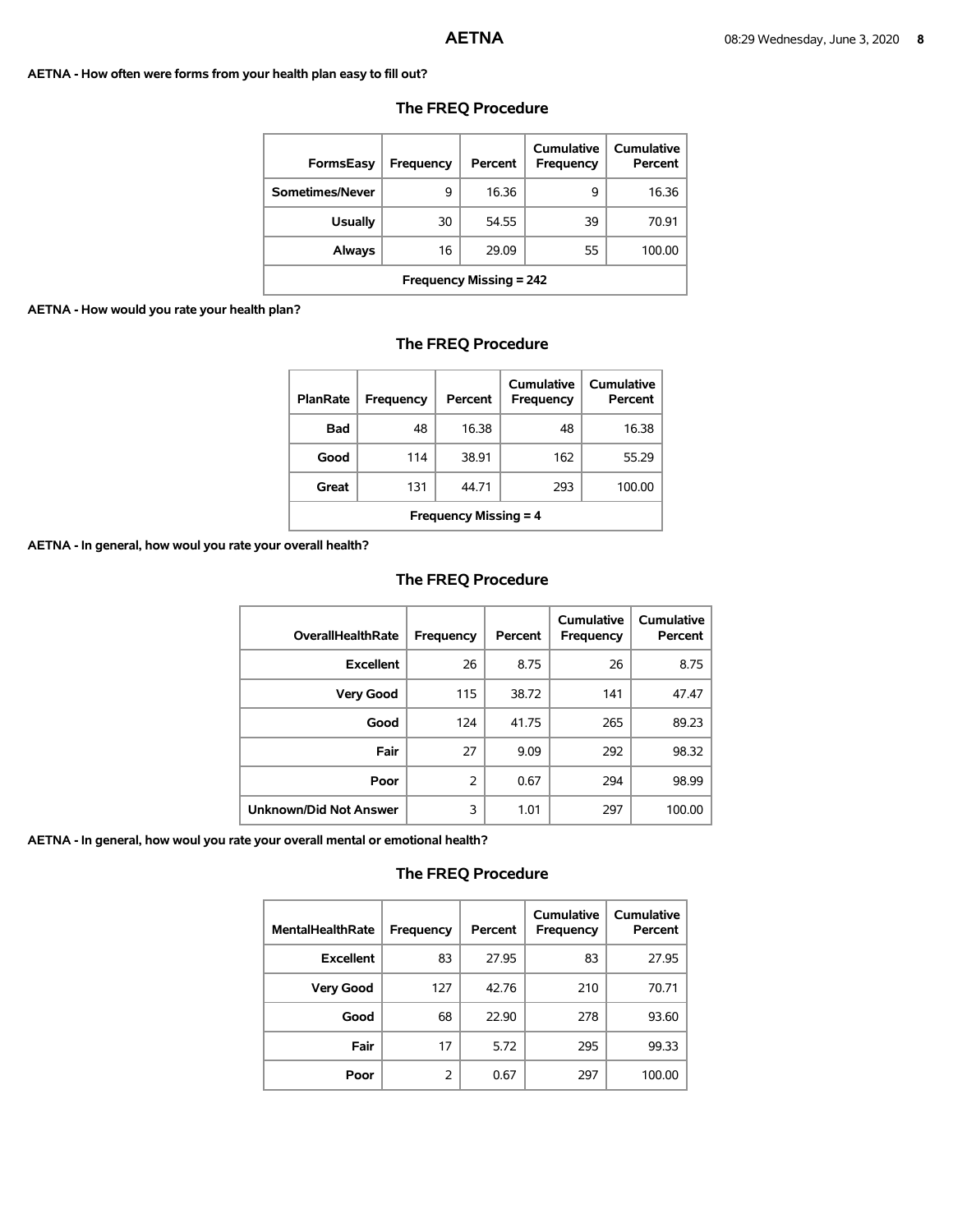**AETNA - Did you look for info in written materials or on the internet about your plan?** 

| <b>InternetLook</b>          | Frequency | Percent | Cumulative<br><b>Frequency</b> | Cumulative<br>Percent |  |  |
|------------------------------|-----------|---------|--------------------------------|-----------------------|--|--|
| Yes                          | 73        | 24.83   | 73                             | 24.83                 |  |  |
| No                           | 221       | 75.17   | 294                            | 100.00                |  |  |
| <b>Frequency Missing = 3</b> |           |         |                                |                       |  |  |

### **The FREQ Procedure**

**AETNA - How often did written materials or the internet provide info you needed regarding your health plan?** 

| <b>The FREQ Procedure</b> |  |
|---------------------------|--|
|---------------------------|--|

| <b>InternetProvide</b>         | Frequency | Percent | Cumulative<br>Frequency | Cumulative<br>Percent |  |
|--------------------------------|-----------|---------|-------------------------|-----------------------|--|
| Sometimes/Never                | 25        | 35.21   | 25                      | 35.21                 |  |
| <b>Usually</b>                 | 39        | 54.93   | 64                      | 90.14                 |  |
| Always                         | 7         | 9.86    | 71                      | 100.00                |  |
| <b>Frequency Missing = 226</b> |           |         |                         |                       |  |

**AETNA - Did you look for information on how much you would have to pay for a health service or health equipment?** 

### **The FREQ Procedure**

| <b>CostLook</b>              | Frequency | Percent | Cumulative<br><b>Frequency</b> | <b>Cumulative</b><br>Percent |  |  |
|------------------------------|-----------|---------|--------------------------------|------------------------------|--|--|
| Yes                          | 53        | 17.97   | 53                             | 17.97                        |  |  |
| Νo                           | 242       | 82.03   | 295                            | 100.00                       |  |  |
| <b>Frequency Missing = 2</b> |           |         |                                |                              |  |  |

**AETNA - How often did you find information on how much you would have to pay for a health service or health equipment?** 

| CostFind                       | Frequency | Percent | <b>Cumulative</b><br>Frequency | <b>Cumulative</b><br>Percent |  |  |
|--------------------------------|-----------|---------|--------------------------------|------------------------------|--|--|
| Sometimes/Never                | 16        | 31.37   | 16                             | 31.37                        |  |  |
| <b>Usually</b>                 | 14        | 27.45   | 30                             | 58.82                        |  |  |
| <b>Always</b>                  | 21        | 41.18   | 51                             | 100.00                       |  |  |
| <b>Frequency Missing = 246</b> |           |         |                                |                              |  |  |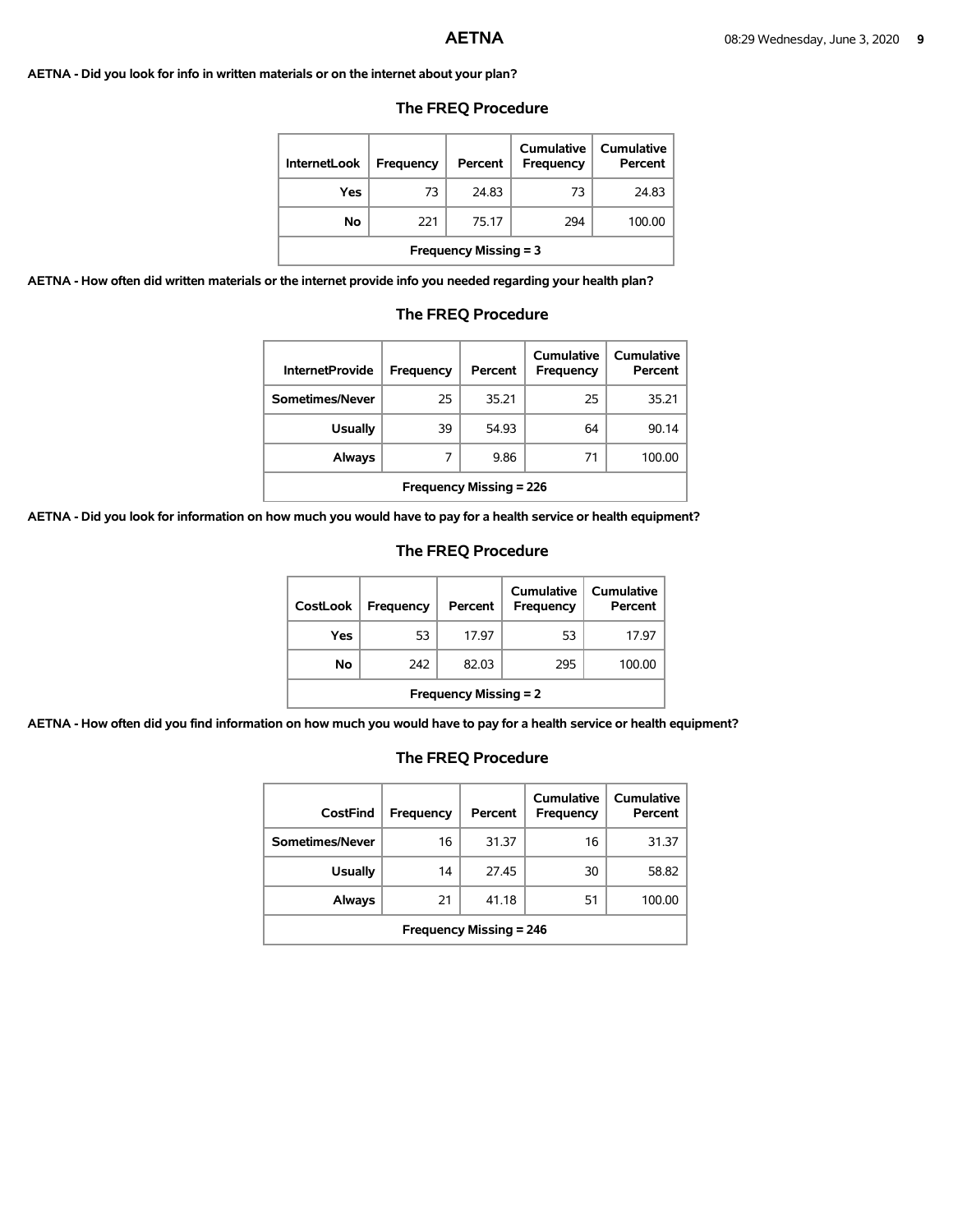**AETNA - Did you look for information on how much you would have to pay for specific prescription medicines?** 

## **The FREQ Procedure**

| MedLook                      | <b>Frequency</b> | Percent | Cumulative<br>Frequency | Cumulative<br>Percent |  |  |
|------------------------------|------------------|---------|-------------------------|-----------------------|--|--|
| Yes                          | 33               | 11.15   | 33                      | 11.15                 |  |  |
| No                           | 263              | 88.85   | 296                     | 100.00                |  |  |
| <b>Frequency Missing = 1</b> |                  |         |                         |                       |  |  |

**AETNA - How often were you able to find information on how much you would have to pay for specific prescription medicines?** 

| <b>MedFind</b>                              | Frequency | Percent | Cumulative<br>Frequency | Cumulative<br>Percent |  |  |  |
|---------------------------------------------|-----------|---------|-------------------------|-----------------------|--|--|--|
| Sometimes/Never                             | 13        | 40.63   | 13                      | 40.63                 |  |  |  |
| <b>Usually</b>                              | 10        | 31.25   | 23                      | 71.88                 |  |  |  |
| 32<br>28.13<br><b>Always</b><br>9<br>100.00 |           |         |                         |                       |  |  |  |
| <b>Frequency Missing = 265</b>              |           |         |                         |                       |  |  |  |

# **The FREQ Procedure**

**AETNA - Did you file any claims for care to your health plan?** 

## **The FREQ Procedure**

| ClaimsSend                    | <b>Frequency</b> | Percent | Cumulative<br><b>Frequency</b> | <b>Cumulative</b><br>Percent |  |
|-------------------------------|------------------|---------|--------------------------------|------------------------------|--|
| Yes                           | 144              | 61.28   | 144                            | 61.28                        |  |
| No                            | 91               | 38.72   | 235                            | 100.00                       |  |
| <b>Frequency Missing = 62</b> |                  |         |                                |                              |  |

**AETNA - How often were claims for care to your health plan handled quicly?** 

# **The FREQ Procedure**

| <b>ClaimsQuick</b>             | <b>Frequency</b> | Percent | Cumulative<br>Frequency | Cumulative<br>Percent |  |
|--------------------------------|------------------|---------|-------------------------|-----------------------|--|
| Sometimes/Never                | 8                | 6.84    | 8                       | 6.84                  |  |
| <b>Usually</b>                 | 46               | 39.32   | 54                      | 46.15                 |  |
| <b>Always</b>                  | 63               | 53.85   | 117                     | 100.00                |  |
| <b>Frequency Missing = 180</b> |                  |         |                         |                       |  |

**AETNA - How often were claims for care to your health plan handled correctly?** 

| <b>ClaimsCorrect</b>           | Frequency | Percent | Cumulative<br>Frequency | Cumulative<br>Percent |  |
|--------------------------------|-----------|---------|-------------------------|-----------------------|--|
| Sometimes/Never                | 13        | 10.74   | 13                      | 10.74                 |  |
| <b>Usually</b>                 | 44        | 36.36   | 57                      | 47.11                 |  |
| <b>Always</b>                  | 64        | 52.89   | 121                     | 100.00                |  |
| <b>Frequency Missing = 176</b> |           |         |                         |                       |  |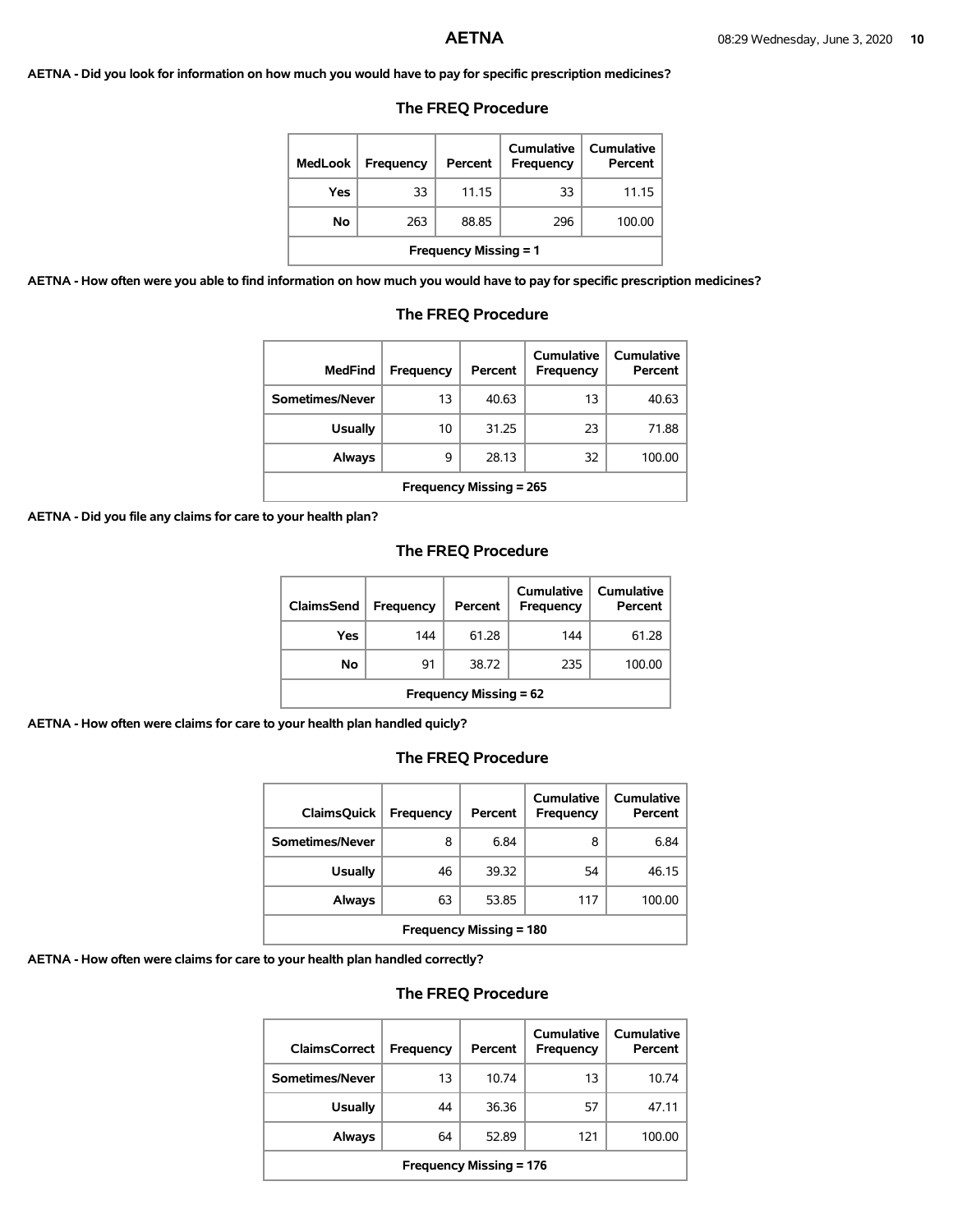### **AETNA - Do you now smoke cigarettes or use tobacco every day, some days, or not at all?**

## **The FREQ Procedure**

| <b>Smoke</b>                   | Frequency | Percent | Cumulative<br><b>Frequency</b> | Cumulative<br>Percent |  |
|--------------------------------|-----------|---------|--------------------------------|-----------------------|--|
| Yes                            | 34        | 64 15   | 34                             | 64.15                 |  |
| No                             | 19        | 35.85   | 53                             | 100.00                |  |
| <b>Frequency Missing = 244</b> |           |         |                                |                       |  |

**AETNA - How often were you advised to quit smoking or using tobacco by your doctor/health provider?** 

## **The FREQ Procedure**

| <b>SmokeAdvice</b>             | Frequency | Percent | Cumulative<br><b>Frequency</b> | <b>Cumulative</b><br>Percent |  |
|--------------------------------|-----------|---------|--------------------------------|------------------------------|--|
| Sometimes/Never                | 20        | 37.74   | 20                             | 37.74                        |  |
| <b>Usually</b>                 | 11        | 20.75   | 31                             | 58.49                        |  |
| <b>Always</b>                  | 22        | 41.51   | 53                             | 100.00                       |  |
| <b>Frequency Missing = 244</b> |           |         |                                |                              |  |

**AETNA - How often was medication recommended to help quit smoking/tobacco products by your doctor/health provider?** 

| <b>SmokeMedicine</b>           | Frequency | Percent | Cumulative<br>Frequency | Cumulative<br>Percent |  |
|--------------------------------|-----------|---------|-------------------------|-----------------------|--|
| Sometimes/Never                | 35        | 66.04   | 35                      | 66.04                 |  |
| <b>Usually</b>                 | 14        | 26.42   | 49                      | 92.45                 |  |
| <b>Always</b>                  | 4         | 7.55    | 53                      | 100.00                |  |
| <b>Frequency Missing = 244</b> |           |         |                         |                       |  |